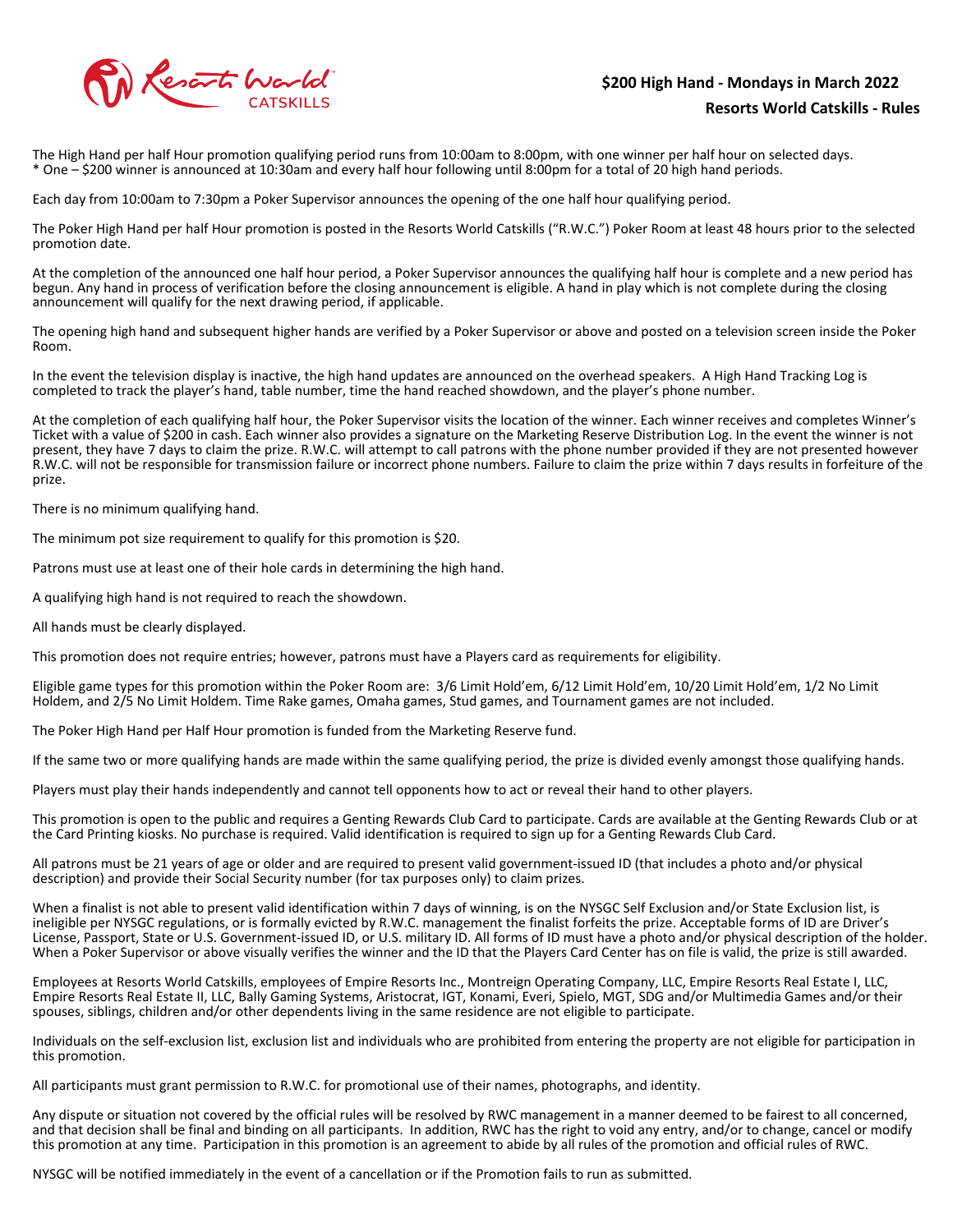

#### **\$200 High Hand - Tuesdays in March 2022 Resorts World Catskills - Rules**

The High Hand per Hour promotion qualifying period runs from 10:00am to 10:00pm, with one winner per hour on selected days. \* One – \$200 winner is announced at 11:00am and every hour following until 10:00pm for a total of 12 high hand periods.

Each day from 10:00am to 9:00pm a Poker Supervisor announces the opening of the one hour qualifying period.

The Poker High Hand per Hour promotion is posted in the Resorts World Catskills ("R.W.C.") Poker Room at least 48 hours prior to the selected promotion date.

At the completion of the announced one hour period, a Poker Supervisor announces the qualifying hour is complete and a new period has begun. Any hand in process of verification before the closing announcement is eligible. A hand in play which is not complete during the closing announcement will qualify for the next drawing period, if applicable.

The opening high hand and subsequent higher hands are verified by a Poker Supervisor or above and posted on a television screen inside the Poker Room.

In the event the television display is inactive, the high hand updates are announced on the overhead speakers. A High Hand Tracking Log is completed to track the player's hand, table number, time the hand reached showdown, and the player's phone number.

At the completion of each qualifying hour, the Poker Supervisor visits the location of the winner. Each winner receives and completes Winner's Ticket with a value of \$200 in cash. Each winner also provides a signature on the Marketing Reserve Distribution Log. In the event the winner is not present, they have 7 days to claim the prize. R.W.C. will attempt to call patrons with the phone number provided if they are not presented however R.W.C. will not be responsible for transmission failure or incorrect phone numbers. Failure to claim the prize within 7 days results in forfeiture of the prize.

There is no minimum qualifying hand.

The minimum pot size requirement to qualify for this promotion is \$20.

Patrons must use at least one of their hole cards in determining the high hand.

A qualifying high hand is not required to reach the showdown.

All hands must be clearly displayed.

This promotion does not require entries; however, patrons must have a Players card as requirements for eligibility.

Eligible game types for this promotion within the Poker Room are:

 3/6 Limit Hold'em, 6/12 Limit Hold'em, 10/20 Limit Hold'em, 1/2 No Limit Holdem, and 2/5 No Limit Holdem. Time Rake games, Omaha games, Stud games, and Tournament games are not included.

The Poker High Hand per Hour promotion is funded from the Marketing Reserve fund.

If the same two or more qualifying hands are made within the same qualifying period, the prize is divided evenly amongst those qualifying hands.

Players must play their hands independently and cannot tell opponents how to act or reveal their hand to other players.

This promotion is open to the public and requires a Genting Rewards Club Card to participate. Cards are available at the Genting Rewards Club or at the Card Printing kiosks. No purchase is required. Valid identification is required to sign up for a Genting Rewards Club Card.

All patrons must be 21 years of age or older and are required to present valid government-issued ID (that includes a photo and/or physical description) and provide their Social Security number (for tax purposes only) to claim prizes.

When a finalist is not able to present valid identification within 7 days of winning, is on the NYSGC Self Exclusion and/or State Exclusion list, is ineligible per NYSGC regulations, or is formally evicted by R.W.C. management the finalist forfeits the prize. Acceptable forms of ID are Driver's License, Passport, State or U.S. Government-issued ID, or U.S. military ID. All forms of ID must have a photo and/or physical description of the holder. When a Poker Supervisor or above visually verifies the winner and the ID that the Players Card Center has on file is valid, the prize is still awarded.

Employees at Resorts World Catskills, employees of Empire Resorts Inc., Montreign Operating Company, LLC, Empire Resorts Real Estate I, LLC, Empire Resorts Real Estate II, LLC, Bally Gaming Systems, Aristocrat, IGT, Konami, Everi, Spielo, MGT, SDG and/or Multimedia Games and/or their spouses, siblings, children and/or other dependents living in the same residence are not eligible to participate.

Individuals on the self-exclusion list, exclusion list and individuals who are prohibited from entering the property are not eligible for participation in this promotion.

All participants must grant permission to R.W.C. for promotional use of their names, photographs, and identity.

Any dispute or situation not covered by the official rules will be resolved by RWC management in a manner deemed to be fairest to all concerned, and that decision shall be final and binding on all participants. In addition, RWC has the right to void any entry, and/or to change, cancel or modify this promotion at any time. Participation in this promotion is an agreement to abide by all rules of the promotion and official rules of RWC.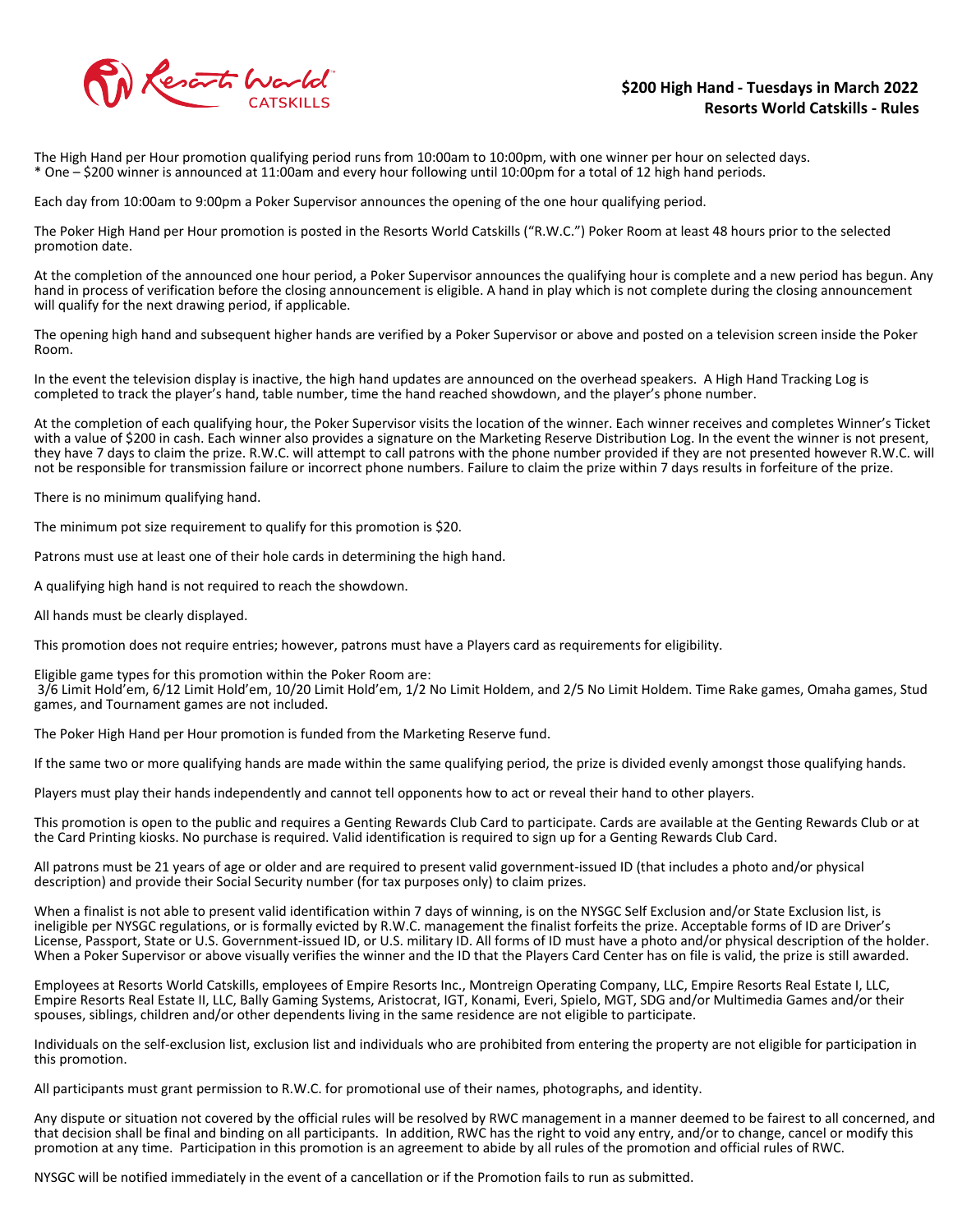

## **\$200 High Hands - Wednesdays in March 2022 Resorts World Catskills - Rules**

The High Hand per Hour promotion qualifying period runs from 10:00am to 6:00pm, with one winner per hour on selected days. \* One – \$200 winner is announced at 11:00am and every hour following until 6:00pm for a total of 8 high hand periods.

Each day from 10:00am to 5:00pm a Poker Supervisor announces the opening of the one hour qualifying period.

The Poker High Hand per Hour promotion is posted in the Resorts World Catskills ("R.W.C.") Poker Room at least 48 hours prior to the selected promotion date.

At the completion of the announced one hour period, a Poker Supervisor announces the qualifying hour is complete and a new period has begun. Any hand in process of verification before the closing announcement is eligible. A hand in play which is not complete during the closing announcement will qualify for the next drawing period, if applicable.

The opening high hand and subsequent higher hands are verified by a Poker Supervisor or above and posted on a television screen inside the Poker Room.

In the event the television display is inactive, the high hand updates are announced on the overhead speakers. A High Hand Tracking Log is completed to track the player's hand, table number, time the hand reached showdown, and the player's phone number.

At the completion of each qualifying hour, the Poker Supervisor visits the location of the winner. Each winner receives and completes Winner's Ticket with a value of \$200 in cash. Each winner also provides a signature on the Marketing Reserve Distribution Log. In the event the winner is not present, they have 7 days to claim the prize. R.W.C. will attempt to call patrons with the phone number provided if they are not presented however R.W.C. will not be responsible for transmission failure or incorrect phone numbers. Failure to claim the prize within 7 days results in forfeiture of the prize.

There is no minimum qualifying hand.

The minimum pot size requirement to qualify for this promotion is \$20.

Patrons must use at least one of their hole cards in determining the high hand.

A qualifying high hand is not required to reach the showdown.

All hands must be clearly displayed.

This promotion does not require entries; however, patrons must have a Players card as requirements for eligibility.

Eligible game types for this promotion within the Poker Room are:

 3/6 Limit Hold'em, 6/12 Limit Hold'em, 10/20 Limit Hold'em, 1/2 No Limit Holdem, and 2/5 No Limit Holdem. Time Rake games, Omaha games, Stud games, and Tournament games are not included.

The Poker High Hand per Hour promotion is funded from the Marketing Reserve fund.

If the same two or more qualifying hands are made within the same qualifying period, the prize is divided evenly amongst those qualifying hands.

Players must play their hands independently and cannot tell opponents how to act or reveal their hand to other players.

This promotion is open to the public and requires a Genting Rewards Club Card to participate. Cards are available at the Genting Rewards Club or at the Card Printing kiosks. No purchase is required. Valid identification is required to sign up for a Genting Rewards Club Card.

All patrons must be 21 years of age or older and are required to present valid government-issued ID (that includes a photo and/or physical description) and provide their Social Security number (for tax purposes only) to claim prizes.

When a finalist is not able to present valid identification within 7 days of winning, is on the NYSGC Self Exclusion and/or State Exclusion list, is ineligible per NYSGC regulations, or is formally evicted by R.W.C. management the finalist forfeits the prize. Acceptable forms of ID are Driver's License, Passport, State or U.S. Government-issued ID, or U.S. military ID. All forms of ID must have a photo and/or physical description of the holder. When a Poker Supervisor or above visually verifies the winner and the ID that the Players Card Center has on file is valid, the prize is still awarded.

Employees at Resorts World Catskills, employees of Empire Resorts Inc., Montreign Operating Company, LLC, Empire Resorts Real Estate I, LLC, Empire Resorts Real Estate II, LLC, Bally Gaming Systems, Aristocrat, IGT, Konami, Everi, Spielo, MGT, SDG and/or Multimedia Games and/or their spouses, siblings, children and/or other dependents living in the same residence are not eligible to participate.

Individuals on the self-exclusion list, exclusion list and individuals who are prohibited from entering the property are not eligible for participation in this promotion.

All participants must grant permission to R.W.C. for promotional use of their names, photographs, and identity.

Any dispute or situation not covered by the official rules will be resolved by RWC management in a manner deemed to be fairest to all concerned, and that decision shall be final and binding on all participants. In addition, RWC has the right to void any entry, and/or to change, cancel or modify this promotion at any time. Participation in this promotion is an agreement to abide by all rules of the promotion and official rules of RWC.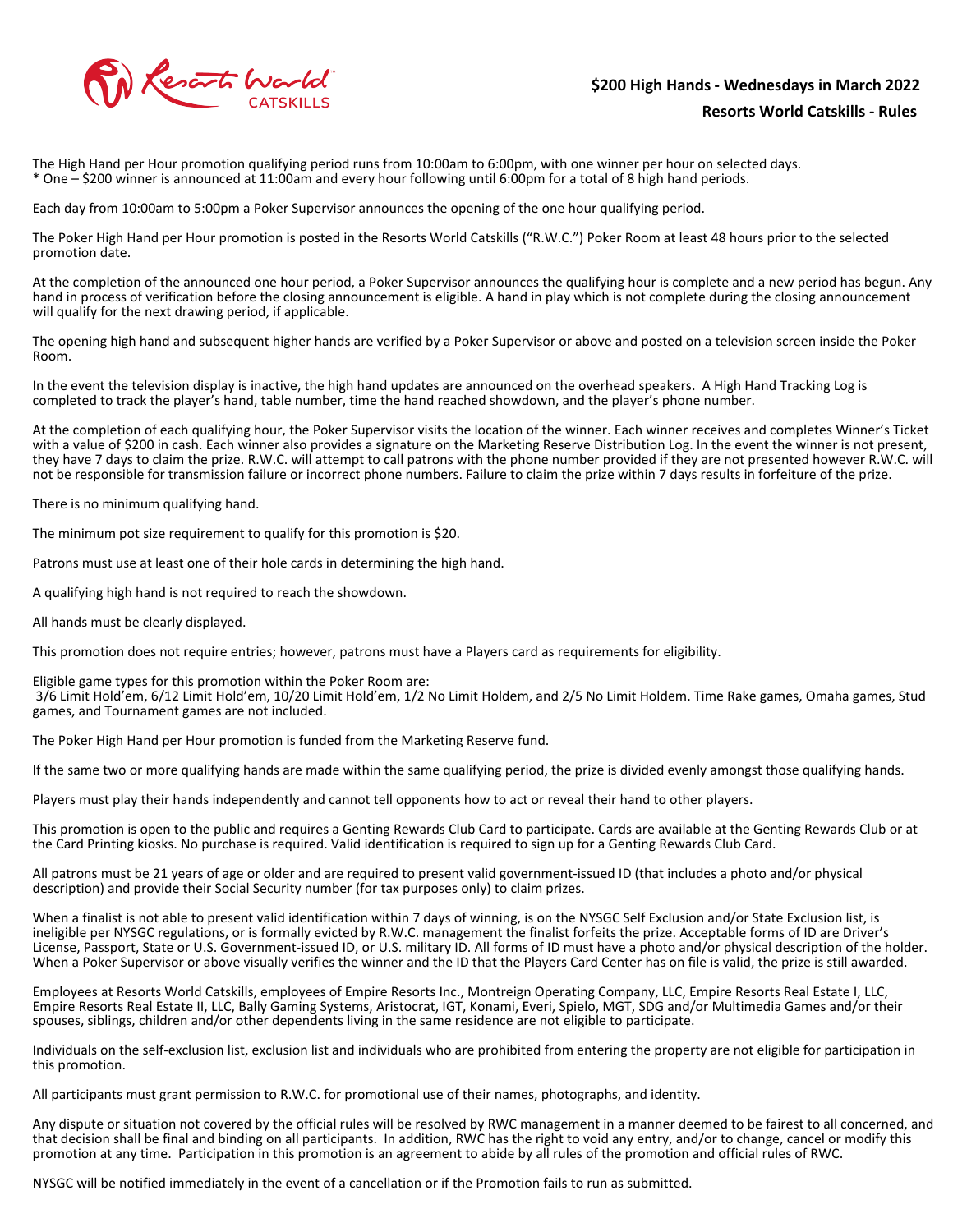

### **\$300 High Hand - Thursdays in March 2022 Resorts World Catskills - Rules**

The High Hand per half Hour promotion qualifying period runs from 7:00pm to 2:00am, with one winner per half hour on selected days.

\* One – \$300 winner is announced at 7:30pm and every half hour following until 2:00am for a total of 14 high hand periods.

Each day from 7:00pm to 1:30am a Poker Supervisor announces the opening of the one half hour qualifying period.

The Poker High Hand per half Hour promotion is posted in the Resorts World Catskills ("R.W.C.") Poker Room at least 48 hours prior to the selected promotion date.

At the completion of the announced one half hour period, a Poker Supervisor announces the qualifying half hour is complete and a new period has begun. Any hand in process of verification before the closing announcement is eligible. A hand in play which is not complete during the closing announcement will qualify for the next drawing period, if applicable.

The opening high hand and subsequent higher hands are verified by a Poker Supervisor or above and posted on a television screen inside the Poker Room.

In the event the television display is inactive, the high hand updates are verbally announced on the overhead speakers. A High Hand Tracking Log is completed to track the player's hand, table number, time the hand reached showdown, and the player's phone number.

At the completion of each qualifying half hour, the Poker Supervisor visits the location of the winner. Each winner receives and completes Winner's Ticket with a value of \$300 in cash. Each winner also provides a signature on the Marketing Reserve Distribution Log. In the event the winner is not present, they have 7 days to claim the prize. R.W.C. will attempt to call patrons with the phone number provided if they are not presented however R.W.C. will not be responsible for transmission failure or incorrect phone numbers. Failure to claim the prize within 7 days results in forfeiture of the prize.

There is no minimum qualifying hand.

The minimum pot size requirement to qualify for this promotion is \$20.

Patrons must use at least one of their hole cards in determining the high hand.

A qualifying high hand is not required to reach the showdown.

All hands must be clearly displayed.

This promotion does not require entries; however, patrons must have a Players card as requirements for eligibility.

Eligible game types for this promotion within the Poker Room are: 3/6 Limit Hold'em, 6/12 Limit Hold'em, 10/20 Limit Hold'em, 1/2 No Limit Holdem, and 2/5 No Limit Holdem. Time Rake games, Omaha games, Stud games, and Tournament games are not included.

The Poker High Hand per Half Hour promotion is funded from the Marketing Reserve fund.

If the same two or more qualifying hands are made within the same qualifying period, the prize is divided evenly amongst those qualifying hands.

Players must play their hands independently and cannot tell opponents how to act or reveal their hand to other players.

This promotion is open to the public and requires a Genting Rewards Club Card to participate. Cards are available at the Genting Rewards Club or at the Card Printing kiosks. No purchase is required. Valid identification is required to sign up for a Genting Rewards Club Card.

All patrons must be 21 years of age or older and are required to present valid government-issued ID (that includes a photo and/or physical description) and provide their Social Security number (for tax purposes only) to claim prizes.

When a finalist is not able to present valid identification within 7 days of winning, is on the NYSGC Self Exclusion and/or State Exclusion list, is ineligible per NYSGC regulations, or is formally evicted by R.W.C. management the finalist forfeits the prize. Acceptable forms of ID are Driver's License, Passport, State or U.S. Government-issued ID, or U.S. military ID. All forms of ID must have a photo and/or physical description of the holder. When a Poker Supervisor or above visually verifies the winner and the ID that the Players Card Center has on file is valid, the prize is still awarded.

Employees at Resorts World Catskills, employees of Empire Resorts Inc., Montreign Operating Company, LLC, Empire Resorts Real Estate I, LLC, Empire Resorts Real Estate II, LLC, Bally Gaming Systems, Aristocrat, IGT, Konami, Everi, Spielo, MGT, SDG and/or Multimedia Games and/or their spouses, siblings, children and/or other dependents living in the same residence are not eligible to participate.

Individuals on the self-exclusion list, exclusion list and individuals who are prohibited from entering the property are not eligible for participation in this promotion.

All participants must grant permission to R.W.C. for promotional use of their names, photographs, and identity.

Any dispute or situation not covered by the official rules will be resolved by RWC management in a manner deemed to be fairest to all concerned, and that decision shall be final and binding on all participants. In addition, RWC has the right to void any entry, and/or to change, cancel or modify this promotion at any time. Participation in this promotion is an agreement to abide by all rules of the promotion and official rules of RWC.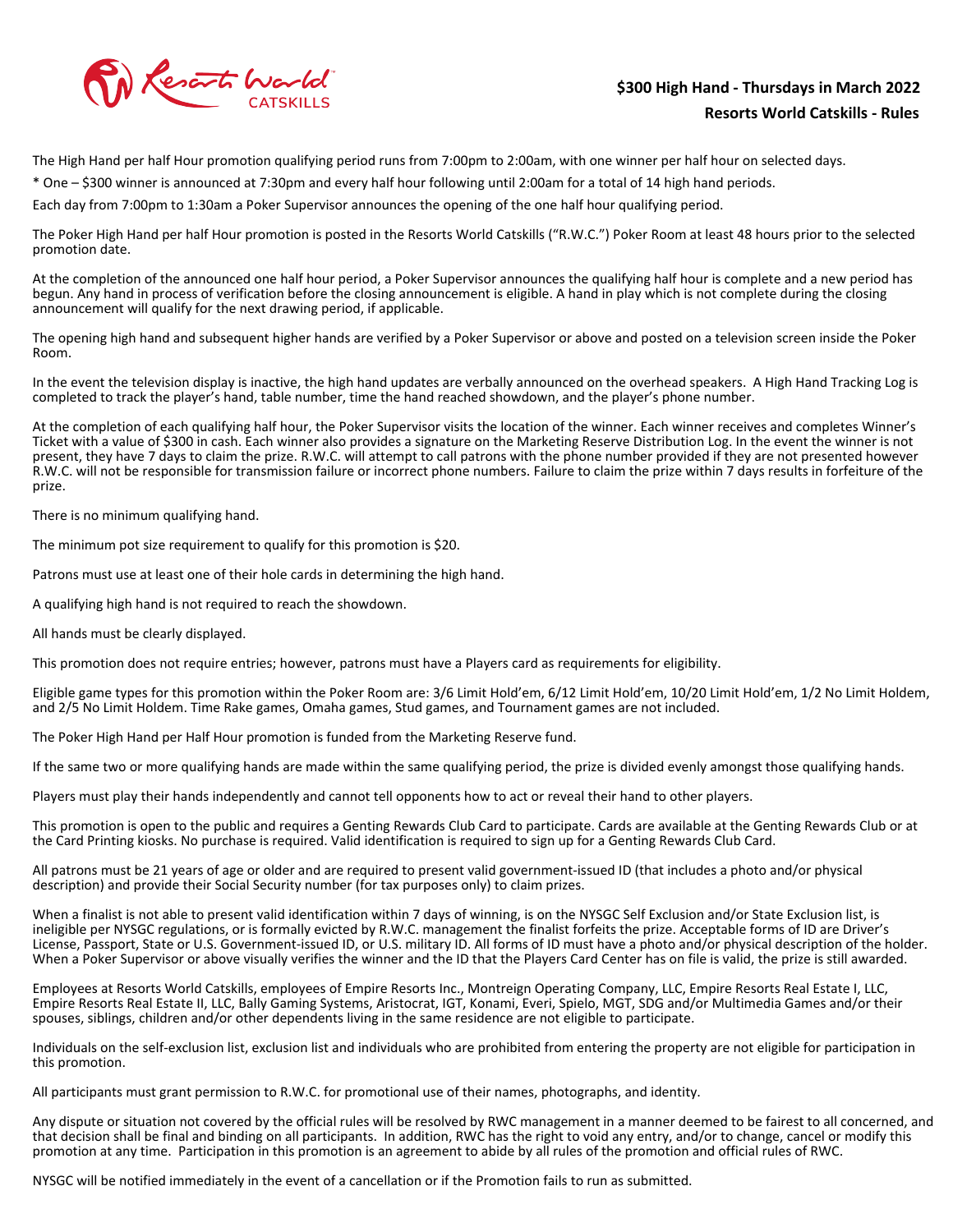

#### **\$250 High Hands - Fridays in March 2022 Resorts World Catskills - Rules**

The High Hand per half Hour promotion qualifying period runs from 10:00am to 2:00am, with one winner per half hour on selected days. \* One – \$250 winner is announced at 10:30am and every half hour following until 2:00am for a total of 32 high hand periods.

Each day from 10:00am to 1:30am a Poker Supervisor announces the opening of the one half hour qualifying period.

The Poker High Hand per half Hour promotion is posted in the Resorts World Catskills ("R.W.C.") Poker Room at least 48 hours prior to the selected promotion date.

At the completion of the announced one half hour period, a Poker Supervisor announces the qualifying hour is complete and a new period has begun. Any hand in process of verification before the closing announcement is eligible. A hand in play which is not complete during the closing announcement will qualify for the next drawing period, if applicable.

The opening high hand and subsequent higher hands are verified by a Poker Supervisor or above and posted on a television screen inside the Poker Room.

In the event the television display is inactive, the high hand updates are verbally announced on the overhead speakers. A High Hand Tracking Log is completed to track the player's hand, table number, time the hand reached showdown, and the player's phone number.

At the completion of each qualifying half hour, the Poker Supervisor visits the location of the winner. Each winner receives and completes Winner's Ticket with a value of \$250 in cash. Each winner also provides a signature on the Marketing Reserve Distribution Log. In the event the winner is not present, they have 7 days to claim the prize. R.W.C. will attempt to call patrons with the phone number provided if they are not presented however R.W.C. will not be responsible for transmission failure or incorrect phone numbers. Failure to claim the prize within 7 days results in forfeiture of the prize.

There is no minimum qualifying hand.

The minimum pot size requirement to qualify for this promotion is \$20.

Patrons must use at least one of their hole cards in determining the high hand.

A qualifying high hand is not required to reach the showdown.

All hands must be clearly displayed.

This promotion does not require entries; however patrons must have a Players card as requirements for eligibility.

Eligible game types for this promotion within the Poker Room are:

 3/6 Limit Hold'em, 6/12 Limit Hold'em, 10/20 Limit Hold'em, 1/2 No Limit Holdem, and 2/5 No Limit Holdem. Time Rake games, Omaha games, Stud games, and Tournament games are not included.

The Poker High Hand per Half Hour promotion is funded from the Marketing Reserve fund.

In the event that the same two or more qualifying hands are made within the same qualifying period, the prize is divided evenly amongst those qualifying hands.

Players must play their hands independently and cannot tell opponents how to act or reveal their hand to other players.

This promotion is open to the public and requires a Players card to participate. Cards are available at the Players Card Center. No purchase is required. Valid identification is required to sign up for a Players card.

All patrons must be 21 years of age or older, and are required to present valid government-issued ID (that includes a photo and/or physical description) and provide their Social Security number (for tax purposes only) to claim prizes.

When a finalist is not able to present valid identification within 7 days of winning, is on the NYSGC Self Exclusion and/or State Exclusion list, is ineligible per NYSGC regulations, or is formally evicted by R.W.C. management the finalist forfeits the prize. Acceptable forms of ID are; Driver's License, Passport, State or U.S. Government-issued ID, or U.S. military ID. All forms of ID must have a photo and/or physical description of the holder. When a Poker Supervisor or above visually verifies the winner and the ID that the Players Card Center has on file is valid, the prize is still awarded.

Employees at Resorts World Catskills, employees of Empire Resorts Inc., Montreign Operating Company, LLC, Empire Resorts Real Estate I, LLC, Empire Resorts Real Estate II, LLC, Bally Gaming Systems, Aristocrat, IGT, Konami, Everi, Spielo, MGT, SDG and/or Multimedia Games and/or their spouses, siblings, children and/or other dependents living in the same residence are not eligible to participate.

Individuals on the self-exclusion list, exclusion list and individuals who are prohibited from entering the property are not eligible for participation in this promotion.21. All participants must grant permission to R.W.C. for promotional use of their names, photographs, and identity.

Any dispute or situation not covered by the official rules will be resolved by RWC management in a manner deemed to be fairest to all concerned, and that decision shall be final and binding on all participants. In addition, RWC has the right to void any entry, and/or to change, cancel or modify this promotion at any time. Participation in this promotion is an agreement to abide by all rules of the promotion and official rules of RWC.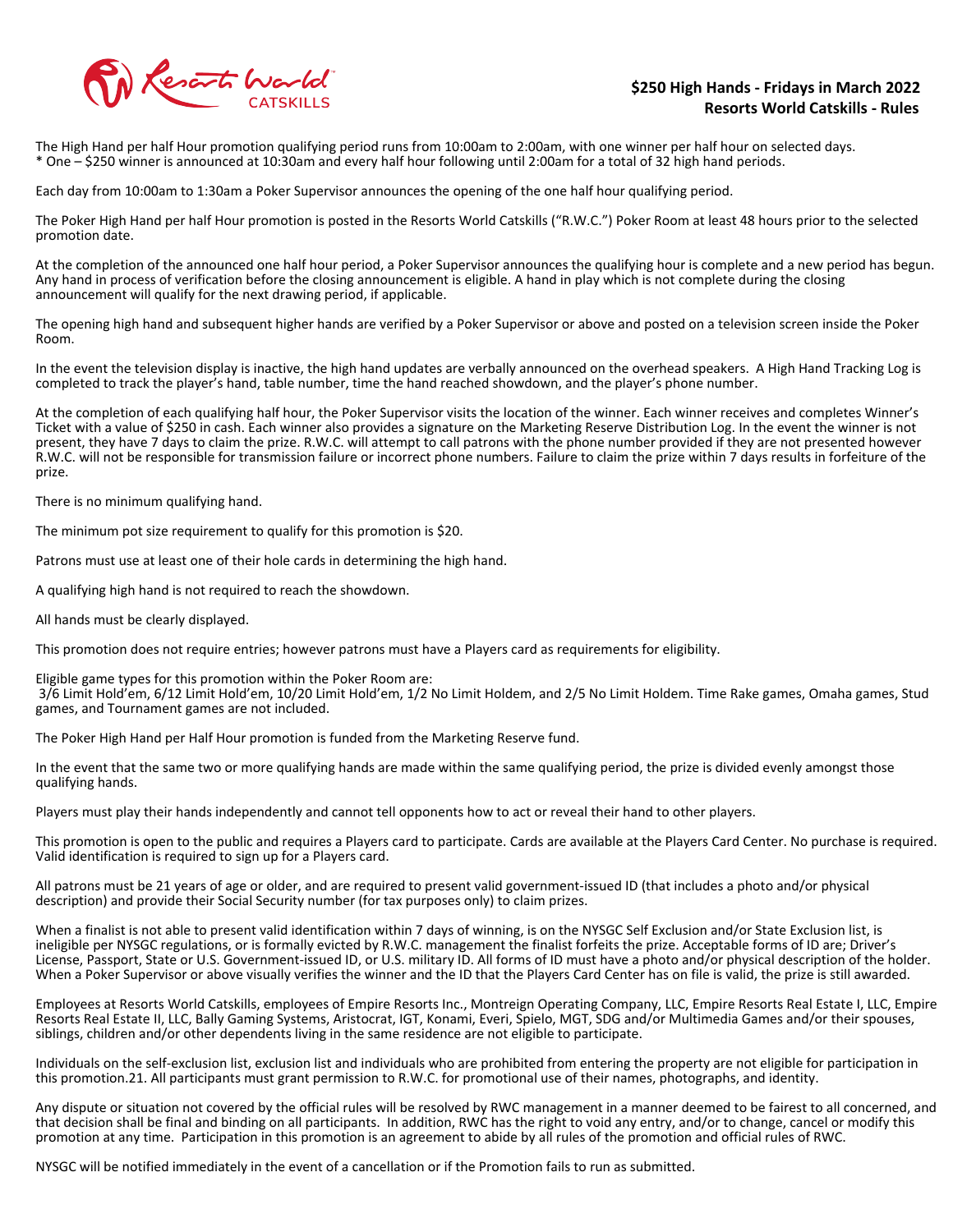

The High Hand per half Hour promotion qualifying period runs from 10:00am to 10:00pm, with one potential winner per half hour on selected days.

\* One – \$500 winner is announced at 10:30am, if the hand reaches the minimum qualifier, and every half hour following until 10:00pm for a total of 24 high hand periods.

Each day from 10:00am to 9:30pm a Poker Supervisor announces the opening of the one half hour qualifying period.

The Poker High Hand per half Hour promotion is posted in the Resorts World Catskills ("R.W.C.") Poker Room at least 48 hours prior to the selected promotion date.

At the completion of the announced one half hour period, a Poker Supervisor announces the qualifying half hour is complete and a new period has begun. Any hand in process of verification before the closing announcement is eligible. A hand in play which is not complete during the closing announcement will qualify for the next drawing period, if applicable.

The opening high hand and subsequent higher hands are verified by a Poker Supervisor or above and posted on a television screen inside the Poker Room.

In the event the television display is inactive, the high hand updates are verbally announced on the overhead speakers. A High Hand Tracking Log is completed to track the player's hand, table number, time the hand reached showdown, and the player's phone number.

At the completion of each qualifying half hour, the Poker Supervisor visits the location of the winner. Each winner receives and completes Winner's Ticket with a value of \$500 in cash. Each winner also provides a signature on the Marketing Reserve Distribution Log. In the event the winner is not present, they have 7 days to claim the prize. R.W.C. will attempt to call patrons with the phone number provided if they are not presented however R.W.C. will not be responsible for transmission failure or incorrect phone numbers. Failure to claim the prize within 7 days results in forfeiture of the prize.

The minimum qualifying hand is Four of a kind eight's. In the event there is no qualifying hand in a qualifying period, the amount of the prize is rolled over to the next high hand period.

In the event, no hand has qualified in the final qualifying period, the final prize will be awarded to the first qualifying hand after time expires for the promotion.

Patrons must use at least one of their hole cards in determining the high hand.

A qualifying high hand is not required to reach the showdown.

The minimum pot size requirement to qualify for this promotion is \$20.

All hands must be clearly displayed.

This promotion does not require entries; however patrons must have a Players card as requirements for eligibility.

Eligible game types for this promotion within the Poker Room are:

3/6 Limit Hold'em, 6/12 Limit Hold'em, 10/20 Limit Hold'em, 1/2 No Limit Holdem, and 2/5 No Limit Holdem. Time Rake games, Omaha games, Stud games, and Tournament games are not included.

The Poker High Hand per Half Hour promotion is funded from the Marketing Reserve fund.

In the event that the same two or more qualifying hands are made within the same qualifying period, the prize is divided evenly amongst those qualifying hands.

Players must play their hands independently and cannot tell opponents how to act or reveal their hand to other players.

All finalists must be 21 years of age or older, present two forms of identification; one of which is a valid government-issued ID (that includes a photo and/or physical description) and provide their Social Security number (for tax purposes only) to claim prizes.

This promotion is open to the public and requires a Genting Rewards Club Card to participate. Cards are available at the Genting Rewards Club or at the Card Printing kiosks. No purchase is required. Valid identification is required to sign up for a Genting Rewards Club Card.

When a finalist is not able to present valid identification within 7 days of winning, is on the NYSGC Self Exclusion and/or State Exclusion list, is ineligible per NYSGC regulations, or is formally evicted by R.W.C. management the finalist forfeits the prize. Acceptable forms of ID are; Driver's License, Passport, State or U.S. Government-issued ID, or U.S. military ID. All forms of ID must have a photo and/or physical description of the holder. When a Poker Supervisor or above visually verifies the winner and the ID that the Players Card Center has on file is valid, the prize is still awarded.

Employees at Resorts World Catskills, employees of Empire Resorts Inc., Montreign Operating Company, LLC, Empire Resorts Real Estate I, LLC, Empire Resorts Real Estate II, LLC, Bally Gaming Systems, Aristocrat, IGT, Konami, Everi, Spielo, MGT, SDG and/or Multimedia Games and/or their spouses, siblings, children and/or other dependents living in the same residence are not eligible to participate.

Individuals on the self-exclusion list, exclusion list and individuals who are prohibited from entering the property are not eligible for participation in this promotion.

Any dispute or situation not covered by the official rules will be resolved by RWC management in a manner deemed to be fairest to all concerned, and that decision shall be final and binding on all participants. In addition, RWC has the right to void any entry, and/or to change, cancel or modify this promotion at any time. Participation in this promotion is an agreement to abide by all rules of the promotion and official rules of RWC.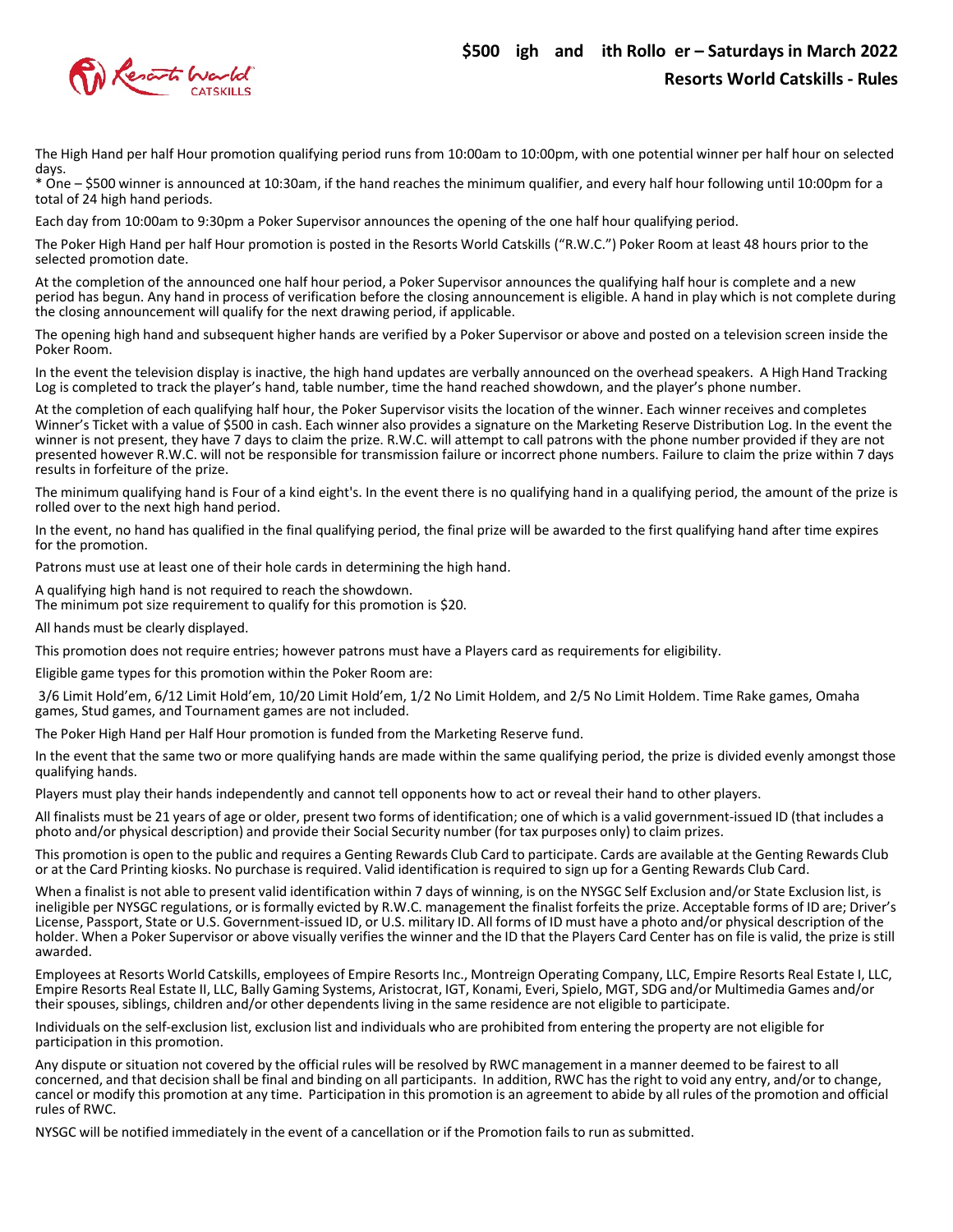

The High Hand per half Hour promotion qualifying period runs from 12:00pm to 10:00pm, with one winner per half hour on selected days. \* One – \$250 winner is announced at 12:30pm and every half hour following until 10:00pm for a total of 20 high hand periods.

Each day from 12:00pm to 9:30pm a Poker Supervisor announces the opening of the one half hour qualifying period.

The Poker High Hand per half Hour promotion is posted in the Resorts World Catskills ("R.W.C.") Poker Room at least 48 hours prior to the selected promotion date.

At the completion of the announced one half hour period, a Poker Supervisor announces the qualifying half hour is complete and a new period has begun. Any hand in process of verification before the closing announcement is eligible. A hand in play which is not complete during the closing announcement will qualify for the next drawing period, if applicable.

The opening high hand and subsequent higher hands are verified by a Poker Supervisor or above and posted on a television screen inside the Poker Room.

In the event the television display is inactive, the high hand updates are announced on the overhead speakers. A High Hand Tracking Log is completed to track the player's hand, table number, time the hand reached showdown, and the player's phone number.

At the completion of each qualifying half hour, the Poker Supervisor visits the location of the winner. Each winner receives and completes Winner's Ticket with a value of \$250 in cash. Each winner also provides a signature on the Marketing Reserve Distribution Log. In the event the winner is not present, they have 7 days to claim the prize. R.W.C. will attempt to call patrons with the phone number provided if they are not presented however R.W.C. will not be responsible for transmission failure or incorrect phone numbers. Failure to claim the prize within 7 days results in forfeiture of the prize.

There is no minimum qualifying hand.

The minimum pot size requirement to qualify for this promotion is \$20.

Patrons must use at least one of their hole cards in determining the high hand.

A qualifying high hand is not required to reach the showdown.

All hands must be clearly displayed.

This promotion does not require entries; however, patrons must have a Players card as requirements for eligibility.

Eligible game types for this promotion within the Poker Room are:

 3/6 Limit Hold'em, 6/12 Limit Hold'em, 10/20 Limit Hold'em, 1/2 No Limit Holdem, and 2/5 No Limit Holdem. Time Rake games, Omaha games, Stud games, and Tournament games are not included.

The Poker High Hand per Half Hour promotion is funded from the Marketing Reserve fund.

If the same two or more qualifying hands are made within the same qualifying period, the prize is divided evenly amongst those qualifying hands.

Players must play their hands independently and cannot tell opponents how to act or reveal their hand to other players.

This promotion is open to the public and requires a Genting Rewards Club Card to participate. Cards are available at the Genting Rewards Club or at the Card Printing kiosks. No purchase is required. Valid identification is required to sign up for a Genting Rewards Club Card.

All patrons must be 21 years of age or older and are required to present valid government-issued ID (that includes a photo and/or physical description) and provide their Social Security number (for tax purposes only) to claim prizes.

When a finalist is not able to present valid identification within 7 days of winning, is on the NYSGC Self Exclusion and/or State Exclusion list, is ineligible per NYSGC regulations, or is formally evicted by R.W.C. management the finalist forfeits the prize. Acceptable forms of ID are Driver's License, Passport, State or U.S. Government-issued ID, or U.S. military ID. All forms of ID must have a photo and/or physical description of the holder. When a Poker Supervisor or above visually verifies the winner and the ID that the Players Card Center has on file is valid, the prize is still awarded.

Employees at Resorts World Catskills, employees of Empire Resorts Inc., Montreign Operating Company, LLC, Empire Resorts Real Estate I, LLC, Empire Resorts Real Estate II, LLC, Bally Gaming Systems, Aristocrat, IGT, Konami, Everi, Spielo, MGT, SDG and/or Multimedia Games and/or their spouses, siblings, children and/or other dependents living in the same residence are not eligible to participate.

Individuals on the self-exclusion list, exclusion list and individuals who are prohibited from entering the property are not eligible for participation in this promotion.

All participants must grant permission to R.W.C. for promotional use of their names, photographs, and identity.

Any dispute or situation not covered by the official rules will be resolved by RWC management in a manner deemed to be fairest to all concerned, and that decision shall be final and binding on all participants. In addition, RWC has the right to void any entry, and/or to change, cancel or modify this promotion at any time. Participation in this promotion is an agreement to abide by all rules of the promotion and official rules of RWC.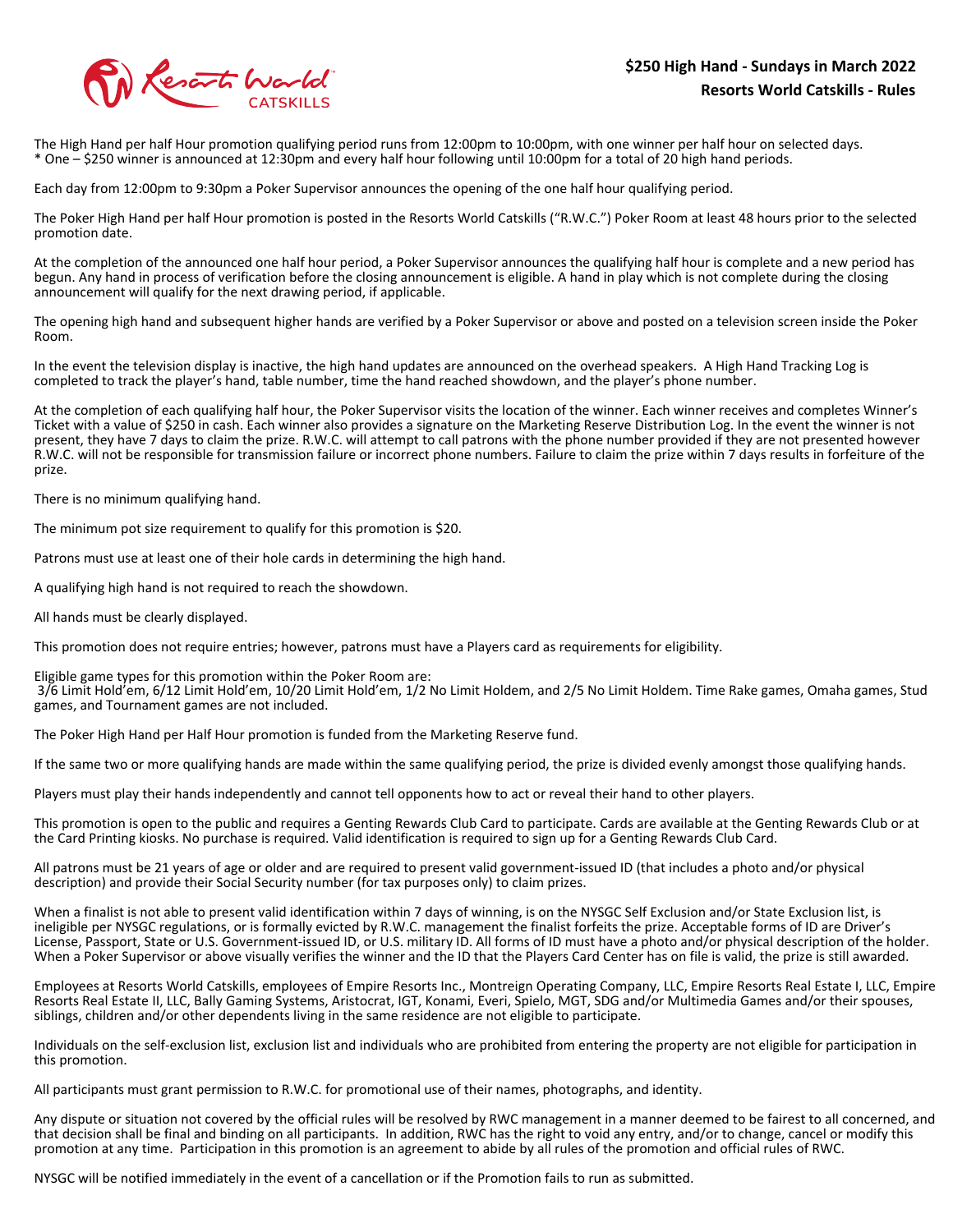

The High Hand per half Hour promotion qualifying period runs from 10:00am to 10:00pm, with one potential winner per half hour on selected days. <sup>\*</sup> One – \$1000 winner is announced at 10:30am, if the hand reaches the minimum qualifier, and every half hour following until 10:00pm for a total of 24 high hand periods.

Each day from 10:00am to 9:30pm a Poker Supervisor announces the opening of the one half hour qualifying period.

The Poker High Hand per half Hour promotion is posted in the Resorts World Catskills ("R.W.C.") Poker Room at least 48 hours prior to the selected promotion date.

At the completion of the announced one half hour period, a Poker Supervisor announces the qualifying half hour is complete and a new period has begun. Any hand in process of verification before the closing announcement is eligible. A hand in play which is not complete during the closing announcement will qualify for the next drawing period, if applicable.

The opening high hand and subsequent higher hands are verified by a Poker Supervisor or above and posted on a television screen inside the Poker Room.

In the event the television display is inactive, the high hand updates are verbally announced on the overhead speakers. A High Hand Tracking Log is completed to track the player's hand, table number, time the hand reached showdown, and the player's phone number.

At the completion of each qualifying half hour, the Poker Supervisor visits the location of the winner. Each winner receives and completes Winner's Ticket with a value of \$1000 in cash. Each winner also provides a signature on the Marketing Reserve Distribution Log. In the event the winner is not present, they have 7 days to claim the prize. R.W.C. will attempt to call patrons with the phone number provided if they are not presented however R.W.C. will not be responsible for transmission failure or incorrect phone numbers. Failure to claim the prize within 7 days results in forfeiture of the prize.

The minimum qualifying hand is Four of a kind eight's. In the event there is no qualifying hand in a qualifying period, there are no rollovers of the prize amount.

Patrons must use at least one of their hole cards in determining the high hand.

A qualifying high hand is not required to reach the showdown.

The minimum pot size requirement to qualify for this promotion is \$20.

All hands must be clearly displayed.

This promotion does not require entries; however patrons must have a Players card as requirements for eligibility.

Eligible game types for this promotion within the Poker Room are: 3/6 Limit Hold'em, 6/12 Limit Hold'em, 10/20 Limit Hold'em, 1/2 No Limit Holdem, and 2/5 No Limit Holdem. Time Rake games, Omaha games, Stud games, and Tournament games are not included.

The Poker High Hand per Half Hour promotion is funded from the Marketing Reserve fund.

In the event that the same two or more qualifying hands are made within the same qualifying period, the prize is divided evenly amongst those qualifying hands.

Players must play their hands independently and cannot tell opponents how to act or reveal their hand to oSther players.

This promotion is open to the public and requires a Genting Rewards Club Card to participate. Cards are available at the Genting Rewards Club or at the Card Printing kiosks. No purchase is required. Valid identification is required to sign up for a Genting Rewards Club Card.

All finalists must be 21 years of age or older, present two forms of identification; one of which is a valid government-issued ID (that includes a photo and/or physical description) and provide their Social Security number (for tax purposes only) to claim prizes.

When a finalist is not able to present valid identification within 7 days of winning, is on the NYSGC Self Exclusion and/or State Exclusion list, is ineligible per NYSGC regulations, or is formally evicted by R.W.C. management the finalist forfeits the prize. Acceptable forms of ID are; Driver's License, Passport, State or U.S. Government-issued ID, or U.S. military ID. All forms of ID must have a photo and/or physical description of the holder. When a Poker Supervisor or above visually verifies the winner and the ID that the Players Card Center has on file is valid, the prize is still awarded.

Employees at Resorts World Catskills, employees of Empire Resorts Inc., Montreign Operating Company, LLC, Empire Resorts Real Estate I, LLC, Empire Resorts Real Estate II, LLC, Bally Gaming Systems, Aristocrat, IGT, Konami, Everi, Spielo, MGT, SDG and/or Multimedia Games and/or their spouses, siblings, children and/or other dependents living in the same residence are not eligible to participate.

Individuals on the self-exclusion list, exclusion list and individuals who are prohibited from entering the property are not eligible for participation in this promotion.

All participants must grant permission to R.W.C. for promotional use of their names, photographs, and identity.

Any dispute or situation not covered by the official rules will be resolved by RWC management in a manner deemed to be fairest to all concerned, and that decision shall be final and binding on all participants. In addition, RWC has the right to void any entry, and/or to change, cancel or modify this promotion at any time. Participation in this promotion is an agreement to abide by all rules of the promotion and official rules of RWC.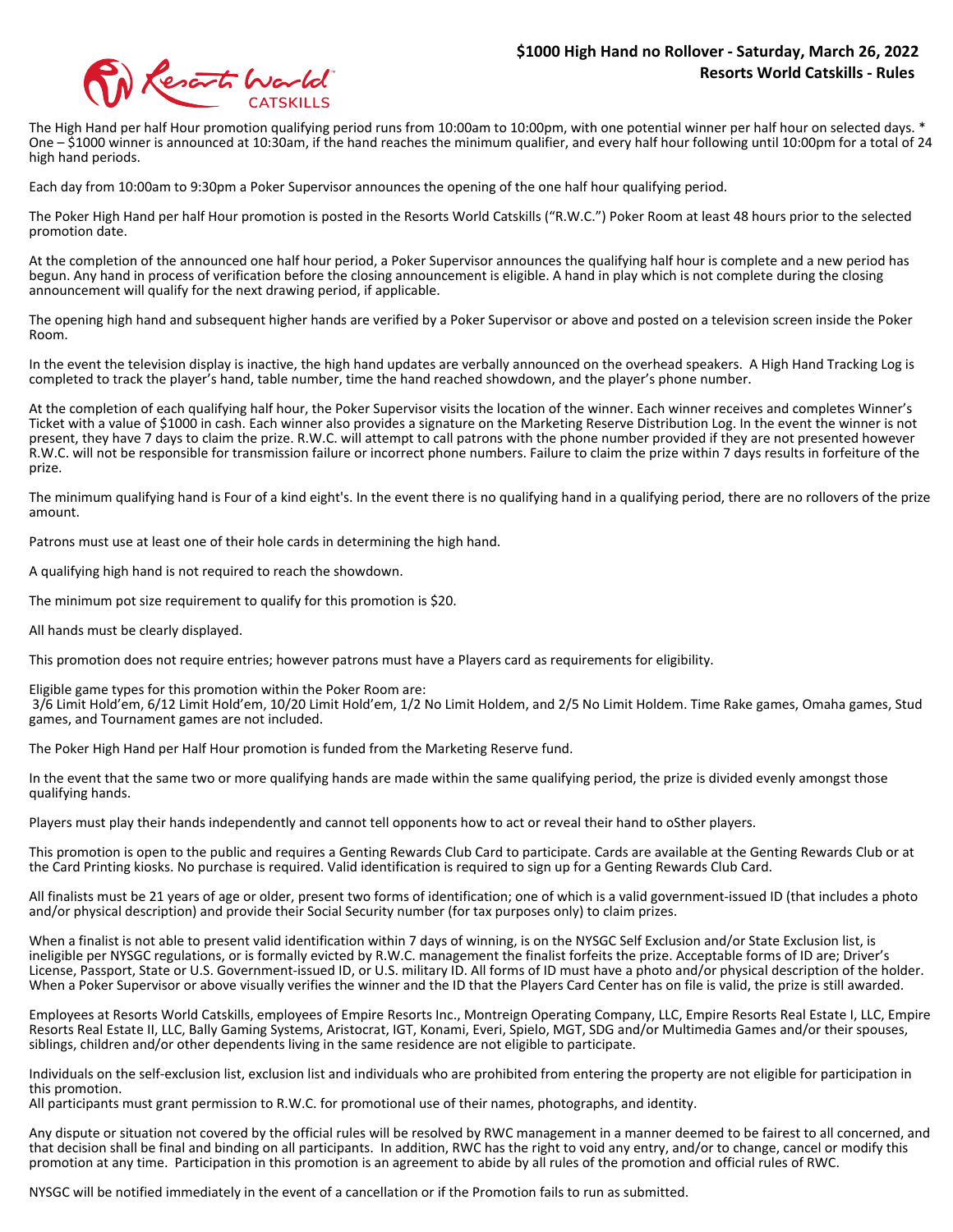

Winners must show a valid ID to collect winnings. Residents of foreign countries without a U.S. tax treaty will be subject to withholding. Pursuant to new IRS regulations, W-2G or 1042s forms will be issued for all tournament winnings of \$5,000 or more (net of Buy-In).

\$119 Buy-In (\$100 prize pool contribution, \$19 administrative fee) starts with 20,000 in chips.

\$125 Buy-In (\$100 prize pool contribution, \$19 administrative fee, \$6 optional dealer appreciation bonus) starts with 25,000 in chips.

Registration for the first five (5) levels and through the 10 min break.

All levels will be 20 minutes.

Late Entries will receive a full starting stack.

Breaks after levels 5, 10, 15, and 20.

This tournament is in Big Blind Ante Format. The Big Blind will be responsible for the payment of the ante wager. The big blind is paid before the ante.

Registration begins 2 hours prior to tournament start time.

Additional levels may be added at the discretion of the Tournament Director.

Management reserves the right to cancel or change tournament.

There is a minimum of 10 entries in order for the tournament to begin.

Poker tournaments are subject to the approval of the NYSGC.

Players cannot change seats to claim an announced prize.

Players cannot hold a seat for a friend and must be present to win.

In the event the system selects a name and seat # for a patron who has changed seats but the system has not been updated, the active patron in the seat # called is the winner of the prize.

Players who miss the big blind and/or small blind are not eligible.

All entrants and finalists must be 21 years of age or older, present valid identification (that includes a photo and/or physical description) and provide their Social Security number (for tax purposes only) to claim prizes.

If the electronic sweepstakes system is temporarily unavailable, the alternate method for selecting the winners as follows; at the time of the drawing a Poker Supervisor or above collects Seat Cards for each active poker player within the Poker Room. The Seat Cards are then placed into a drum. A Poker Supervisor assigns a Dealer to draw a Seat Card containing the table and seat number from the drum. This process is witnessed by the Poker Supervisor and the Poker Room patrons. The name pulled is posted as the first potential winner and subsequent winners to follow in the same manner. Seat Cards for winning patrons are placed back into the drum for the next drawing.

When a finalist is not able to present valid identification within 48 hours of winning, is on the NYSGC Self Exclusion and/or State Exclusion list, is ineligible per NYSGC regulations, or is formally evicted by R.W.C. management the finalist forfeits the prize.

Acceptable forms of ID are Driver's License, Passport, State or U.S. Government-issued ID, or U.S. military ID. All forms of ID must have a photo and/or physical description of the holder.

Employees of R.W.C., its related companies, affiliates and subsidiaries, plus their spouse, children, parents, and anyone living in their household, are not eligible to participate.

All participants must grant permission to R.W.C. for promotional use of their names, photographs, and identity. R.W.C. is the sole judge of the sweepstakes rules and the awarding of prizes. R.W.C. reserves the right to change, alter or terminate this promotion without notice. All decisions by R.W.C. management are deemed final.

NYSGC will be notified immediately in the event of a cancellation or if the Promotion fails to run as submitted.

\*See word document for Tournament Matrix.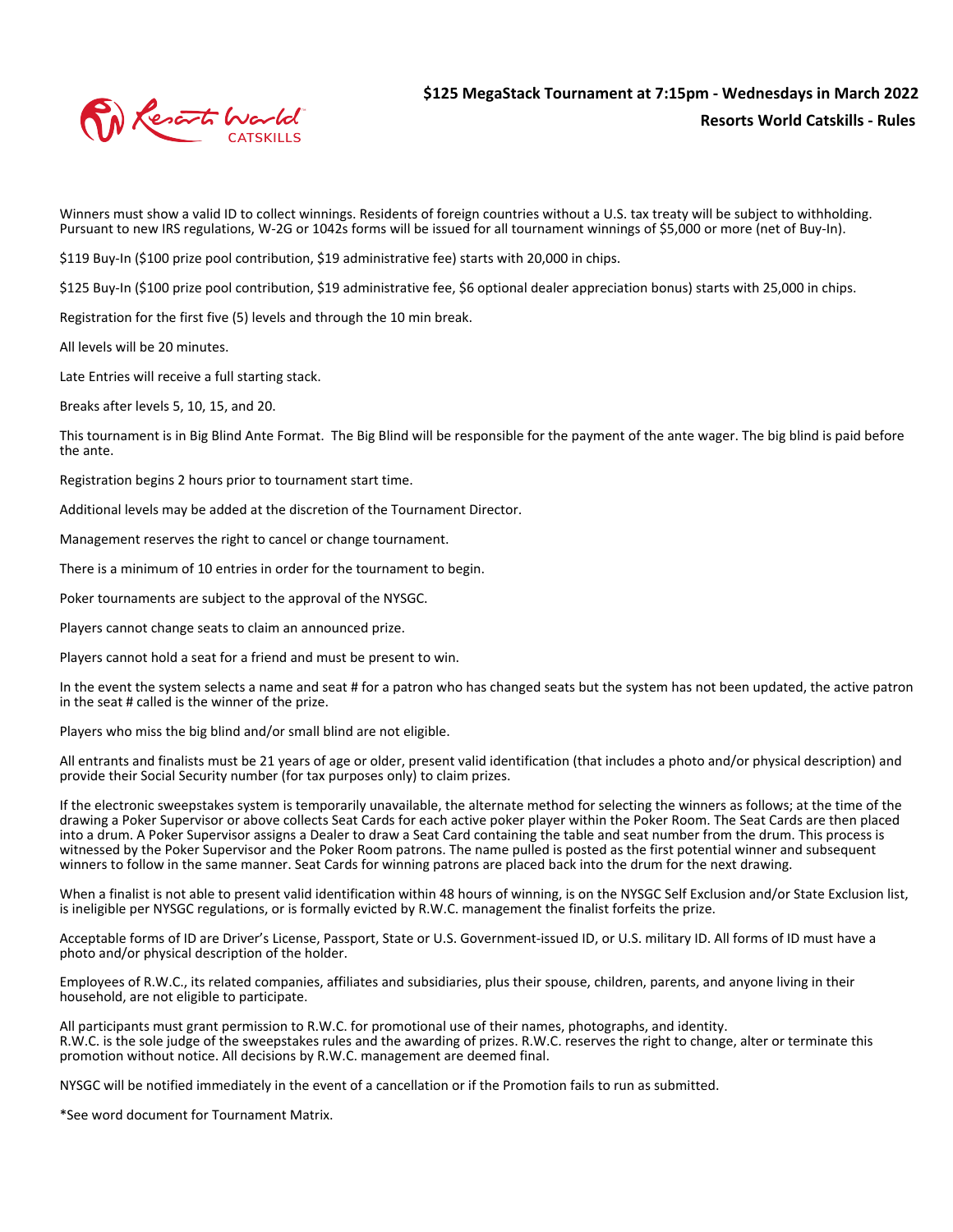

Winners must show a valid ID to collect winnings. Residents of foreign countries without a U.S. tax treaty will be subject to withholding. Pursuant to new IRS regulations, W-2G or 1042s forms will be issued for all tournament winnings of \$5,000 or more (net of Buy-In).

\$119 Buy-In (\$100 prize pool contribution, \$19 administrative fee) starts with 20,000 in chips.

\$125 Buy-In (\$100 prize pool contribution, \$19 administrative fee, \$6 optional dealer appreciation bonus) starts with 25,000 in chips. Registration for the first five (5) levels and through the 10 min break.

All levels will be 20 minutes.

Late Entries will receive a full starting stack.

Breaks after levels 5, 10, 15, and 20.

This tournament is in Big Blind Ante Format. The Big Blind will be responsible for the payment of the ante wager. The big blind is paid before the ante.

Registration begins 2 hours prior to tournament start time.

Additional levels may be added at the discretion of the Tournament Director.

Management reserves the right to cancel or change tournament.

There is a minimum of 10 entries in order for the tournament to begin.

Poker tournaments are subject to the approval of the NYSGC.

Players cannot change seats to claim an announced prize.

Players cannot hold a seat for a friend and must be present to win.

In the event the system selects a name and seat # for a patron who has changed seats but the system has not been updated, the active patron in the seat # called is the winner of the prize.

Players who miss the big blind and/or small blind are not eligible.

All entrants and finalists must be 21 years of age or older, present valid identification (that includes a photo and/or physical description) and provide their Social Security number (for tax purposes only) to claim prizes.

If the electronic sweepstakes system is temporarily unavailable, the alternate method for selecting the winners as follows; at the time of the drawing a Poker Supervisor or above collects Seat Cards for each active poker player within the Poker Room. The Seat Cards are then placed into a drum. A Poker Supervisor assigns a Dealer to draw a Seat Card containing the table and seat number from the drum. This process is witnessed by the Poker Supervisor and the Poker Room patrons. The name pulled is posted as the first potential winner and subsequent winners to follow in the same manner. Seat Cards for winning patrons are placed back into the drum for the next drawing.

When a finalist is not able to present valid identification within 48 hours of winning, is on the NYSGC Self Exclusion and/or State Exclusion list, is ineligible per NYSGC regulations, or is formally evicted by R.W.C. management the finalist forfeits the prize.

Acceptable forms of ID are Driver's License, Passport, State or U.S. Government-issued ID, or U.S. military ID. All forms of ID must have a photo and/or physical description of the holder.

Employees of R.W.C., its related companies, affiliates and subsidiaries, plus their spouse, children, parents, and anyone living in their household, are not eligible to participate.

All participants must grant permission to R.W.C. for promotional use of their names, photographs, and identity. R.W.C. is the sole judge of the sweepstakes rules and the awarding of prizes. R.W.C. reserves the right to change, alter or terminate this promotion without notice. All decisions by R.W.C. management are deemed final.

NYSGC will be notified immediately in the event of a cancellation or if the Promotion fails to run as submitted.

\*See word document for Tournament Matrix.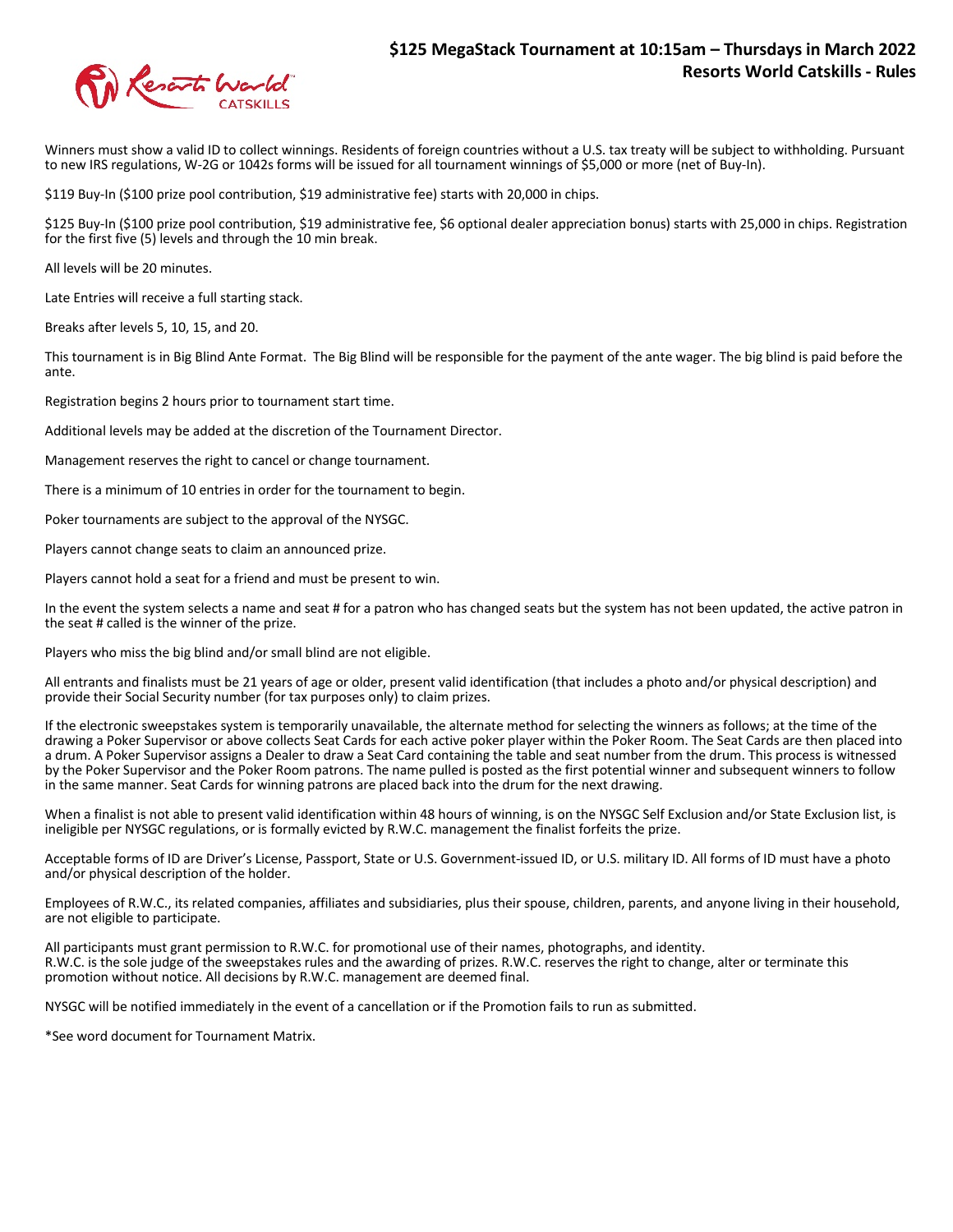

As used herein, "R.W.C." means Resorts World Catskills.

The R.W.C. Poker Room Player Hour Bonus qualifying period consists of one calendar month.

The dates and times of the Poker Player Hour Bonus qualifying period along with the promotion rules are posted at least 48 hours in advance of the promotion in the R.W.C. Poker Room.

Players who accrue hours in the qualifying period in any Poker room game, excluding tournament play, will be eligible for the following prizes based on hours accrued; 40+ Player hours to receive \$60 primary comp in the following calendar month.

Players, who are not actively playing at a cash style poker table, are placed in lobby time in the Bravo operating system. The Lobby time function places the players' time accrual on hold. Lobby time is not calculated in the total accrued hours.

The total amount of play time is available at the poker podium, upon request, for players to view their total hours for the qualifying period.

The winners of the Poker Player Hour Bonus promotion are available in the R.W.C. Poker Room

All qualified winners will have \$60 placed into primary comp the following month.

Primary comp will expire 30 days after awarded. Failure to claim a prize during the redemption period results in forfeiture of the prize.

R.W.C. is not responsible for notifying patrons of their eligibility. Patrons may at any time inquire with a Poker Supervisor of their eligibility.

The Bravo Promotion Watch program is used to track the accumulated player hours.

Aspects of the Poker Player Hours Bonus promotion are subject to the approval of appropriate regulatory authorities. .

R.W.C. may disqualify any person for any prize based upon fraud, dishonesty, violation of promotional rules or other misconduct whether or not related to the promotion.

Individuals on the self-exclusion list, exclusion list and individuals who are prohibited from entering the property are not eligible for participation in this promotion.

By entering, each participant authorizes R.W.C. to the unconditional use of his/her likeness and name and name of hometown for purposes of advertising and promotion without compensation, consideration, notice, review or consent where permitted.

Prizes are non-transferable.

All winners must be 21 years of age or older, present two forms of identification; one of which is a valid government-issued ID (that includes a photo and/or physical description) and provide their Social Security number (for tax purposes only) to claim prizes.

When a winner is not able to present valid identification within 7 days of winning, is on the NYGC Self Exclusion and/or State Exclusion list, is ineligible per NYGC regulations, or is formally evicted by R.W.C. management, the winner forfeits the prize. Acceptable forms of ID are; Driver's License, Passport, State or U.S. Government-issued ID, or U.S. military ID. All forms of ID must have a photo and/or physical description of the holder. All forms of ID must have a photo and/or physical description of the holder. When a Poker Supervisor or above visually verifies the winner and the ID that the Players Card Center has on file is valid, the prize is still awarded.

Employees at Resorts World Catskills, employees of Empire Resorts Inc., Montreign Operating Company, LLC, Empire Resorts Real Estate I, LLC, Empire Resorts Real Estate II, LLC, Bally Gaming Systems, Aristocrat, IGT, Konami, Everi, Spielo, MGT, SDG and/or Multimedia Games and/or their spouses, siblings, children and/or other dependents living in the same residence are not eligible to participate.

Any dispute or situation not covered by the official rules will be resolved by RWC management in a manner deemed to be fairest to all concerned, and that decision shall be final and binding on all participants. In addition, RWC has the right to void any entry, and/or to change, cancel or modify this promotion at any time. Participation in this promotion is an agreement to abide by all rules of the promotion and official rules of RWC.

This promotion is open to the public and requires a Genting Rewards Club Card to participate. Cards are available at the Genting Rewards Club or at the Card Printing kiosks. No purchase is required. Valid identification is required to sign up for a Genting Rewards Club Card.